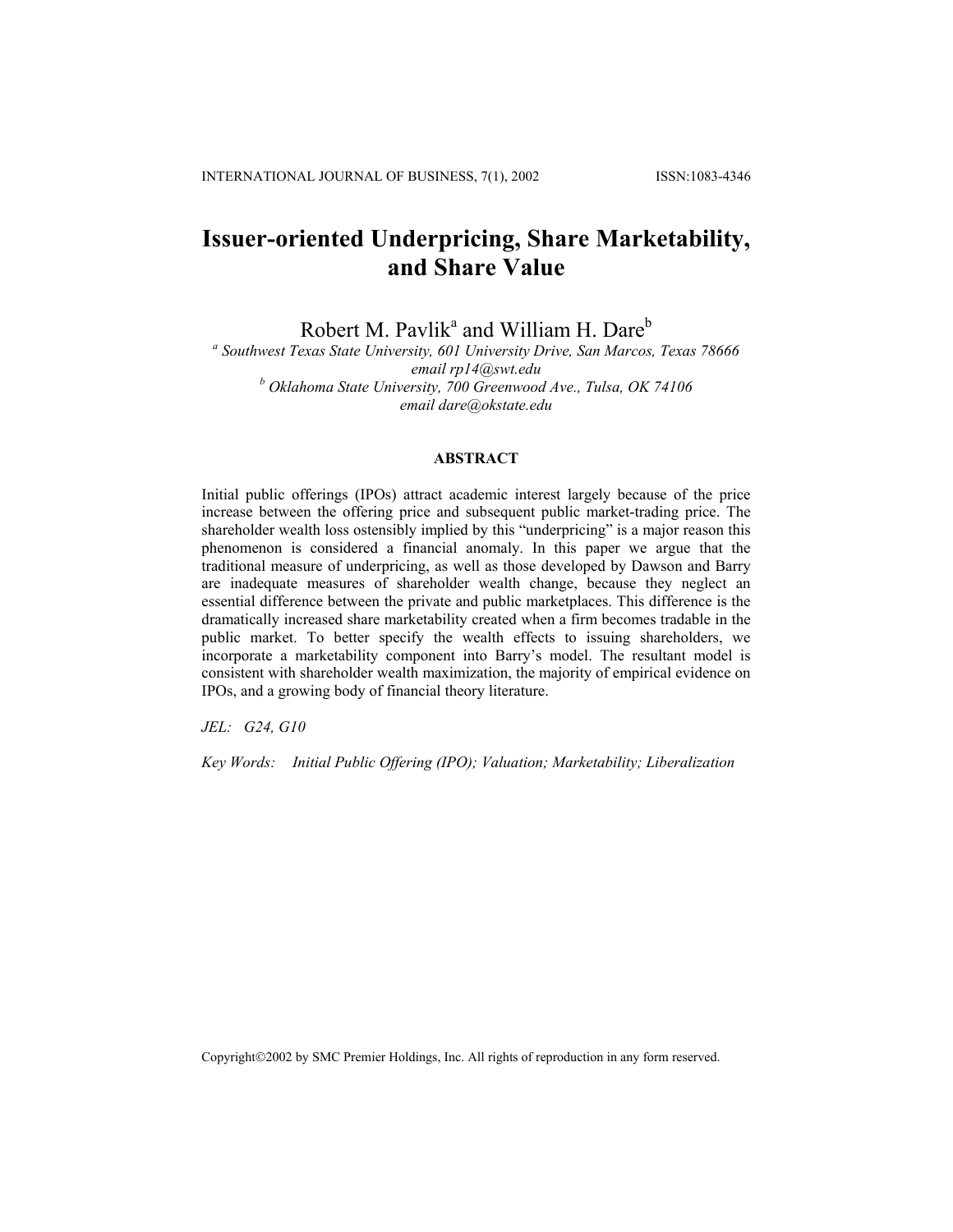### **I. INTRODUCTION**

The underpricing of initial public offering (IPO) is shown to be a persistent characteristic of the financial marketplace in Beatty and Ritter (1986) and numerous other articles. Underpricing occurs when the secondary market price exceeds the offering price and is traditionally calculated as the percentage change between these two prices. Prior to Dawson (1987) and Barry (1989) this calculation was perceived to measure the wealth reduction that issuing shareholders suffer whenever their offering is underpriced. This apparent loss in wealth by rational economic agents is a major reason why IPO underpricing is considered a financial anomaly.

In this article, we attempt to change the perspective from which IPO underpricing is viewed. First, we formalize the notion that is often mentioned in the financial press but generally ignored in academic literature -- going public is a wealth *increasing* activity. We argue that the wealth increase results from the increased marketability of firm shares. In the course of our arguments, we draw attention to the fact that the IPO market, like international securities markets and the market for 144 Letter Stock, segments on marketability and that this segmentation has value implications. In the parlance of international finance, when a firm goes public, trading in its share is "liberalized."

For our purposes, we define marketability as the ability of the owner to sell, transfer, or trade the asset at will. Under this definition, the typical domestic owner of publicly-held stock in a U.S. corporation owns a fully marketable asset, while the owner of stock in a privately-held firm owns an asset of highly restricted marketability. We discuss the importance of share marketability in detail in Section IA, but for the moment note that marketability is a far more confined and readily identifiable notion than liquidity. It relates to the legal right to be sold; a right that attaches to the asset itself and does not directly involve such liquidity-related concepts as depth or breadth of the market. Eliminating those types of assets that are contractually convertible to cash (e.g., savings accounts), being marketable is a necessary, but not sufficient, condition for an asset to be liquid.

If it can be established that issuing shareholder wealth increases in an IPO, it becomes plausible to view underpricing as a *cost paid* by issuing shareholders to increase the marketability of their shares and their wealth. Once we view underpricing as a cost, the more palatable question of inquiry becomes: "Is underpricing a reasonable price to pay for the increase in wealth generated by the public trading of shares?" Underpricing may actually be an insignificant price to pay for the associated wealth increase, but this will never be recognized under the current focus of researchers. While we do not attempt to answer this question directly, we offer a recalculation of the Lotus example in Barry (1989) to show that underpricing may be a much more rational result from the perspective of issuing shareholders than previously perceived.

The paper progresses as follows. Section II defines the IPO market, contrasts the pre-IPO private market for a firm's shares with the post-IPO public market and presents arguments and evidence that the increased share marketability created when a firm goes public increases firm value. Section III shows how the models of Dawson and Barry are inadequate to accommodate for increases in marketability that result from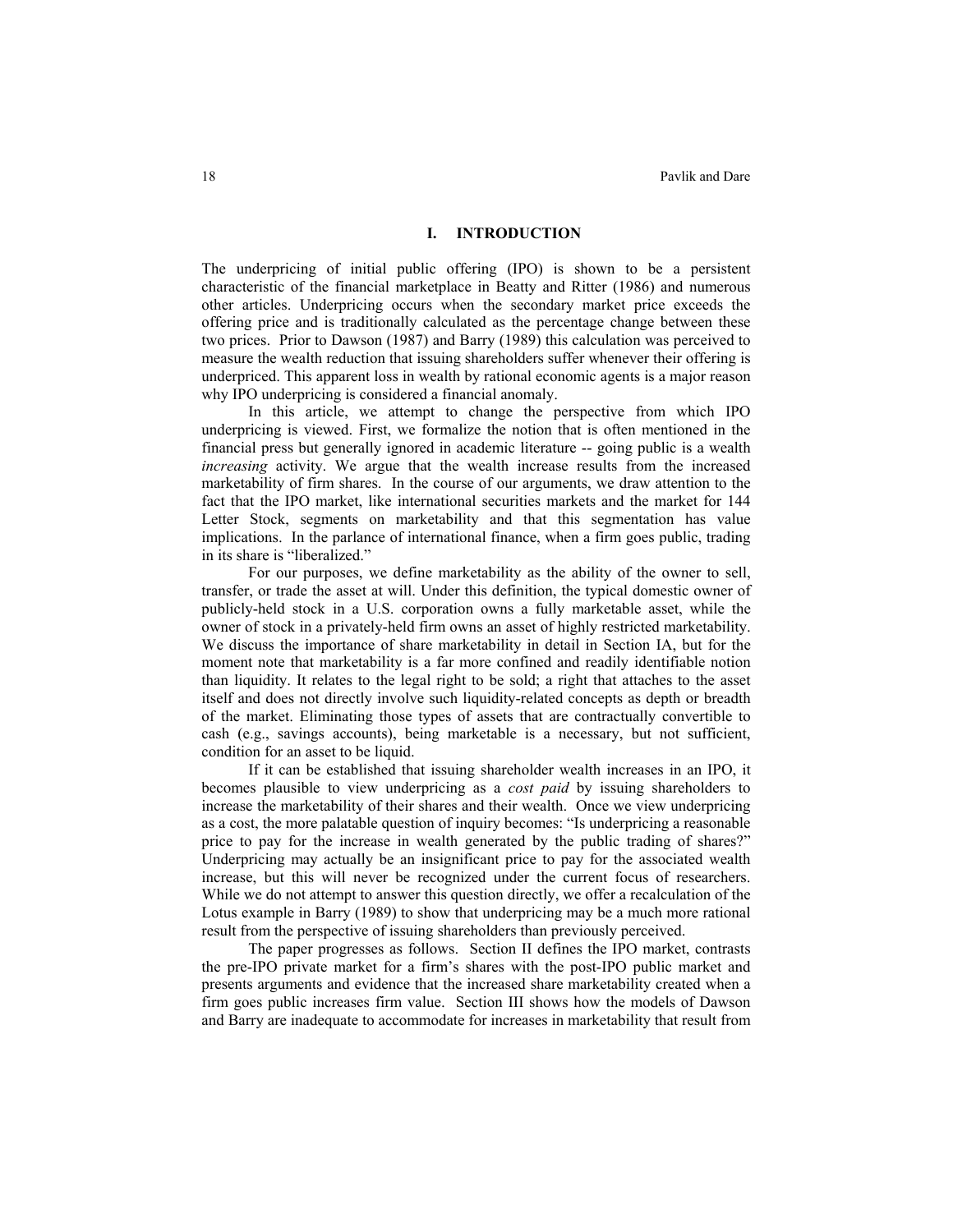a jump from the private to the public market. Section IV develops an alternative view of issuer oriented underpricing. Section V re-computes an example used by Barry. The final section contains the summary and conclusions.

## **II. MARKETABILITY AND VALUE INCREASES IN AN IPO**

At its core an IPO market is a mechanism to transform privately-held firms with shares of restricted marketability into publicly-held firms with fully-marketable shares. The common view that an IPO is intended to raise new capital for the firm through the offering of primary shares provides only one reason the IPO market exists. When a firm goes public, dramatic changes occur in the ownership characteristics and rights that implicitly attach to new and existing shares. For a privately-held firm, ownership transfers of even a small number of shares are logistically difficult, costly, and subject to legal restrictions on the number of individuals to whom shares can be sold. Once a firm has gone public, these drawbacks to ownership transfers are significantly reduced. Conceptually and legally, the public and private markets for firm shares segment on marketability.

The fact that an IPO liberalizes and reduces restrictions on share marketability is obvious, but frequently ignored. In the next section we provide evidence that increases in share marketability increase share value, which logically leads to the conclusion that IPOs increase share values above private market prices.

### **A. Marketability and Value**

There is abundant empirical and theoretical evidence that increases (decreases) in marketability are sufficient to generate increases (decreases) in value. An obvious fact in support of this is that corporate shares differ in the type and size of audience to whom they can be freely sold or transferred. Private market shares cannot be sold to whomever a shareholder wants, whenever he or she wants -- the 1933 Securities Act, among others, prohibits it. With this the case, both the judicial courts and the Internal Revenue Service (IRS) acknowledge that a privately held firm is less valuable than a publicly-held, equivalent counterpart. <sup>1</sup> Pratt (1989) cites various studies that indicate that restricted public market shares (e.g., 144 Letter Stock) receive discounts from 25 to 50 percent below unrestricted public market shares. Amihud and Mendelson (1989) and Silber (1991) cite similar values. Blackwell and Pavlik (1999), in a study of firms taken public during 1989-90, find that the average share values in the public secondary market are more than 250% percent higher than the corresponding share values in the private market.<sup>2</sup>

Another equally obvious example of the effects marketability has on value comes from the realm of employee stock options. These options are nonmarketable and exerciseable only by the person to whom they were issued. Since the holder cannot sell them, these options are often exercised early because the holder needs funds. Early exercise due to the lack of marketability destroys any time premium the options have over and above their intrinsic value.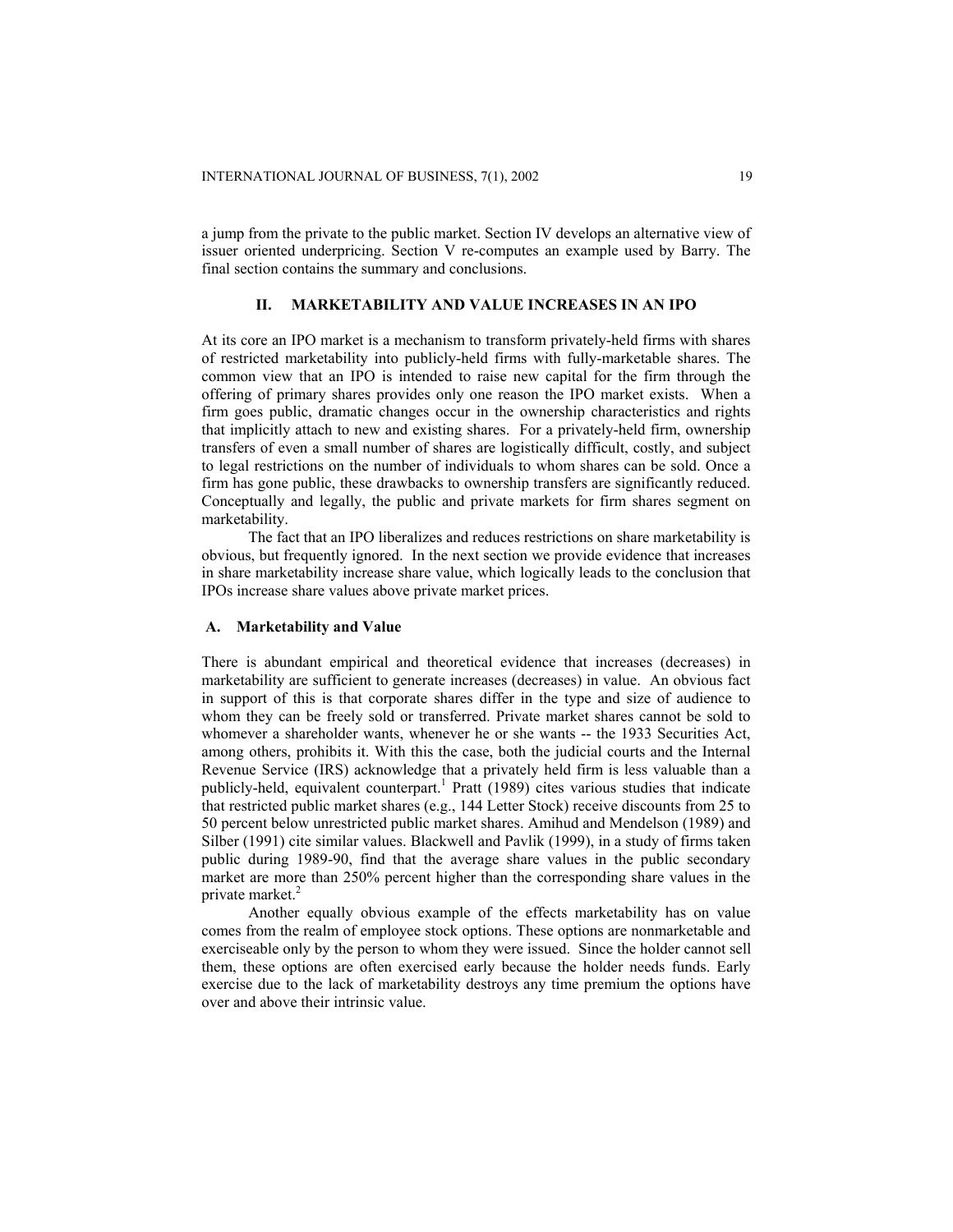Investment barriers to cross-border ownership of country shares are analogous to the marketability restrictions that exist across private and public markets. Hietala (1989) finds that Finnish shares without international trading restrictions trade at price premiums of 11.7 to 41 percent relative to the shares in the same firms with trading restricted solely to Finland. Henry (2000), in a study of twelve first time stock market liberalizations finds that, on average, the liberalization is preceded by a total revaluation of 38% in U.S. dollar terms. Other studies in international finance yield similar results, and it is widely acknowledged that understanding international capital market segmentation is an important challenge for international finance.<sup>3</sup>

Amihud, Mendelson, and Uno (1999) show that the reduction in the size of a stock's trading unit in order to allow more investors to buy the stock is associated with a significant increase in the stock price. In other words, they find that activities that increase a firm's investor base increase its stock price. IPOs, of course, involve an abrupt and massive increase in a firm's potential investor base.

Note that the four examples of value differences just cited involve restrictions in trade, not differences in information. Information asymmetries are unnecessary to explain value differences when restrictions on marketability exist. If differences in marketability are necessary for the distinction between public and private markets to exist but differences in information are not, then, by *Occam's Razor* we should first focus on marketability when examining possible value changes across the public/ private dimension.

In addition to the essentially empirical support just cited, theoretical support also exists for the idea that private market shares should be less valuable than public market shares. Merton (1987) develops an incomplete information model in which the market for a given security segments on who has knowledge of the security. Investors with knowledge of a security constitute its investor base and, all else equal, securities with larger investor bases have higher valuations.<sup>4</sup> To the extent that private market firms are less visible than public market firms, private firms will, consistent with Merton, receive lower share values. Merton's model receives empirical support in Kadlec and McConnell (1994), Foerster and Karolyi (1999), and Amihud, Mendelson, and Uno (1999).

Mauer and Senbet (1992), in attempting to explain traditional underpricing, develop a theoretical model in which the market for shares segments on investor  $access$ -that is, on who can buy the security.<sup>5</sup> Their notion of access is essentially marketability from the buyer's perspective. The combination of this access-based segmentation and an absence of a perfect public market substitute for shares results in lower offering prices relative to subsequent public market prices (traditional underpricing). Mauer and Senbet show a positive empirical relationship exists between the traditional measure of IPO underpricing and increased investor access.

More recently, Longstaff (1995) applies option-pricing techniques in developing a theoretical model for an upper bound on the value of marketability. Longstaff, similar to Mauer and Senbet, views his model as helping to explain IPO underpricing, but does not address the even more dramatic increase in marketability across the public/private dimension.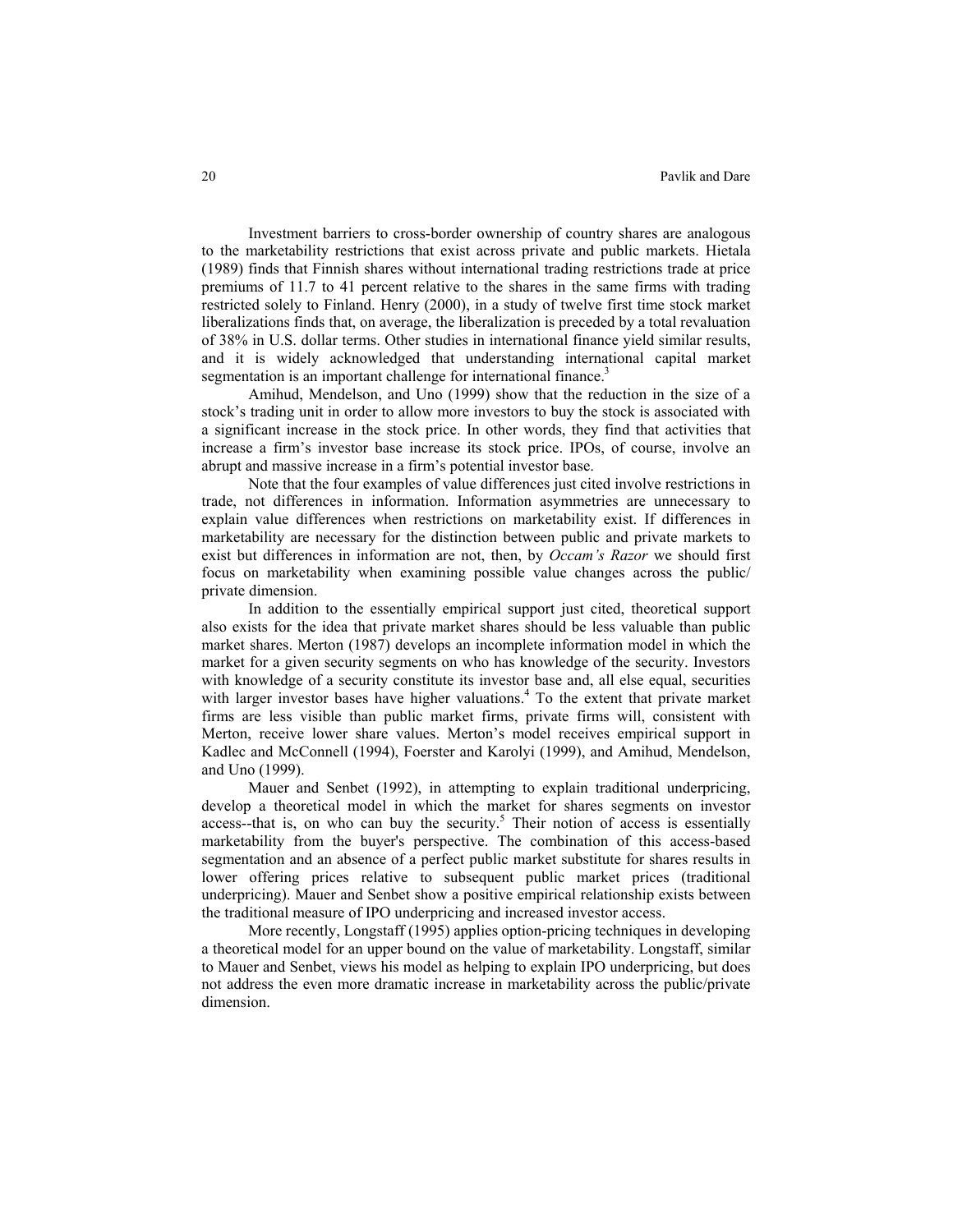Taken together, the empirical evidence and theoretical arguments provide justification for a premise that an increase in share marketability is sufficient to generate an increase in share value.<sup>6</sup> Thus, in an IPO, share values should increase across the private/public dimension. In the next section, we incorporate the value implications of the changes in share marketability into a measure of issuer oriented underpricing.

## **III. ISSUER ORIENTED UNDERPRICING-THE DAWSON AND BARRY ARTICLES**

Dawson (1987) and Barry (1989) each show that the traditional measure of underpricing miscalculates the wealth impact to issuing shareholders. Dawson suggests that the dilutive effects of the offering can result in an overstatement of this wealth impact. Barry's work involves a correction to Dawson's, in that Barry notes that the proportion of personal shares sold on the IPO influences the wealth impact. This correction leads Barry to conclude that Dawson's underpricing measure overstates the wealth reduction whenever issuing shareholders retain some of their personal shares.

However, an unfortunate requirement of both the Dawson and Barry models is that IPO underpricing occurs only when the private market share price, P\*, exceeds the public secondary market share price,  $P_m$ . In the models, it must be that  $P^* > P_m > P_o$ . This requires issuers to lose not only the difference between the public market price and the offer price  $(P_0)$ , but also the difference between the private market price and the public market price  $(P^*P_m)$ . From our arguments presented above, we cannot believe that this requirement is valid. From all evidence, issuing shareholders should experience a wealth increase upon taking their firm public and this wealth increase has a readily identifiable source -- increased share marketability. However, while this wealth increase is obvious to issuers and practitioners, it has not been directly addressed in the literature to date.

To attempt a correction of the previous works, note that the arguments of both Dawson and Barry begin with the assumption of no information asymmetry after the offering. This assumption implies that the public market price  $(P_m)$  reflects the private market value of the firm prior to the offering ( $V_{old}$ ) and the new paid-in capital ( $S_{new}P_o$ ) where S<sub>new</sub> is the number of new primary shares offered. Ignoring investment banker fees and other transaction costs, and letting  $S_{old}$  represent the number of secondary shares outstanding prior to the offering yields:

$$
P_m = \frac{V_{old} + S_{new} P_0}{S_{old} + S_{new}}
$$
 (1)

The numerator in (1) is the private market value of the firm plus the value of any new primary shares offered. The denominator in (1) is the total number of shares outstanding after the IPO. The private market share price,  $P^*$ , equals  $V_{old}/S_{old}$ . Substituting  $P^*$  into (1) yields an expression for the private market price: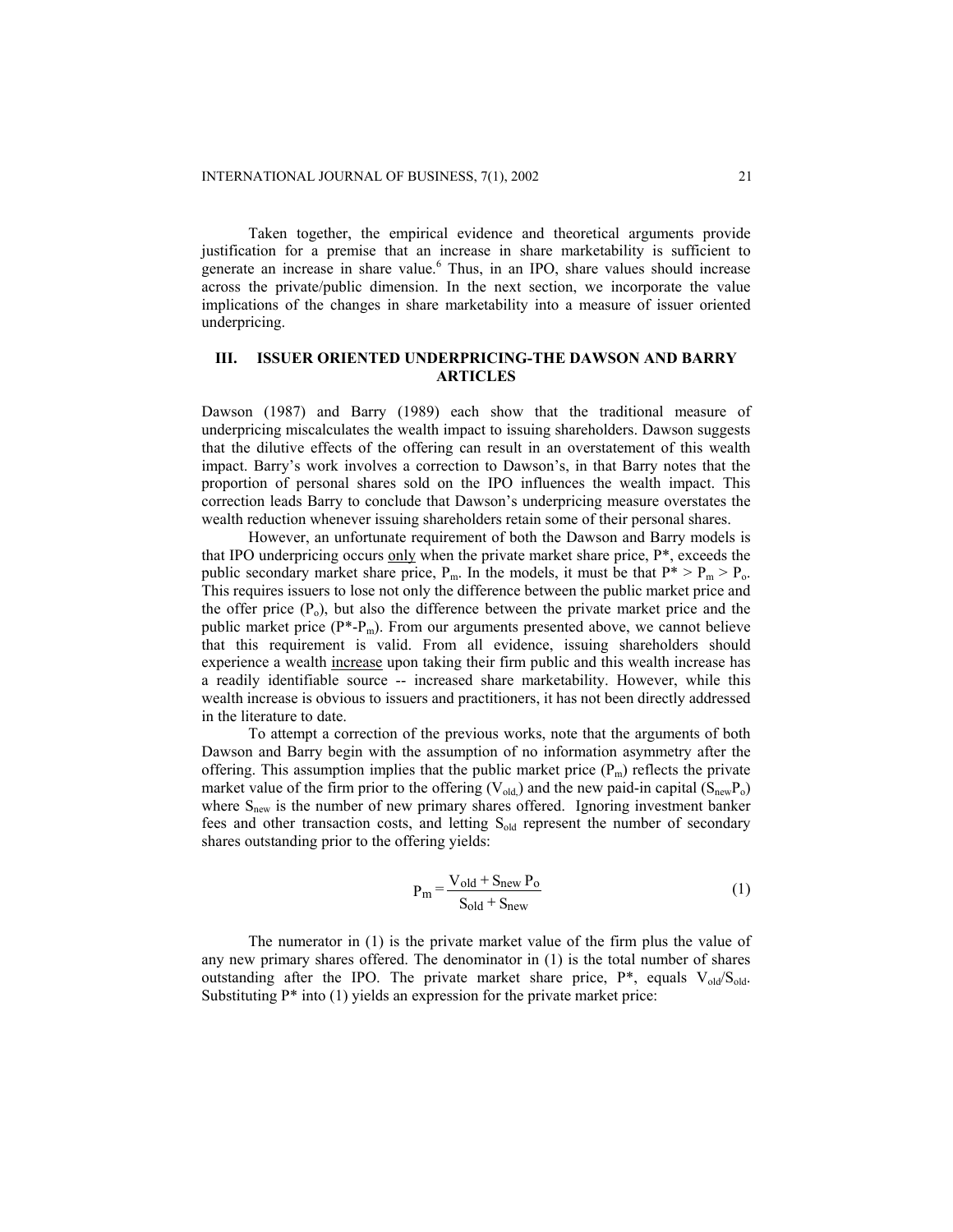22 **Pavlik and Dare** Pavlik and Dare

$$
P^* = P_m + \frac{S_{new}}{S_{old}} (P_m - P_o)
$$
 (2)

By inspection of (2), we see that whenever no new shares are sold on the offering (i.e.,  $S<sub>new</sub> = 0$ ), the private market price equals the public secondary market price ( $P^* = P_m$ ). As the number of new shares offered increases, the private market price increases by the amount the shares are underpriced  $(P_m - P_o)$  multiplied by the ratio of new to old shares.

To this point there is no disagreement between Dawson and Barry. However, from (2) Dawson moves directly to a measure of issuer-oriented underpricing  $[UP_D =$  $(P^* - P_0)/P_0$ . Barry refines (2) into a measure that correctly allows for issuers to retain some shares or sell them all on the offering. Barry shows that whenever the IPO contains primary shares and there is underpricing, it is the case that  $P^* > P_m > P_o$ , and issuing share holders receive less than they could have by keeping the firm private. Based on the evidence and arguments we offered in Section II, the model in (2) is incomplete. Specifically, the increased marketability of shares issued into the public domain is ignored and from our arguments it should be the case that  $P_m > P_o > P^*$ . In Section IV, we correct for this omission.

## **IV. AN ALTERNATIVE VIEW OF ISSUER ORIENTED UNDERPRICING**

We have argued that a marketability-induced value difference across the private/public dimension implies an increase in share value upon a firm going public. Label this gain " $M$ " and assume for the sake of simplicity that this value is additive and positive.<sup>7</sup> An intuitive way to view  $M$  is as the value of the right to transfer ownership in the public market with its enormous investor base. Expression (1) is now rewritten:

$$
P_m = \frac{V_{old} + S_{new} P_0 + M}{S_{old} + S_{new}}
$$
 (3)

The numerator in (3) merely decomposes the public market trading price after the offering into three components; the pre-offering private market value, the amount of any new capital raised, and the value of increased share marketability. From (3) the equation for the private market price is:

$$
P_p = P_m + \frac{S_{new}}{S_{old}}(P_m - P_o) - \frac{M}{S_{old}}
$$
(4)

We denote this imputed private market price " $P_p$ " to distinguish it from Barry's  $P^{*,8}$  As displayed, (4) is identical to Barry's P\*, except for the final term on the right hand side, - *M*/Sold. *M*/Sold is the per share value added to the private market price as a result of the firm having gone public. Therefore, this value is subtracted from the Barry measure to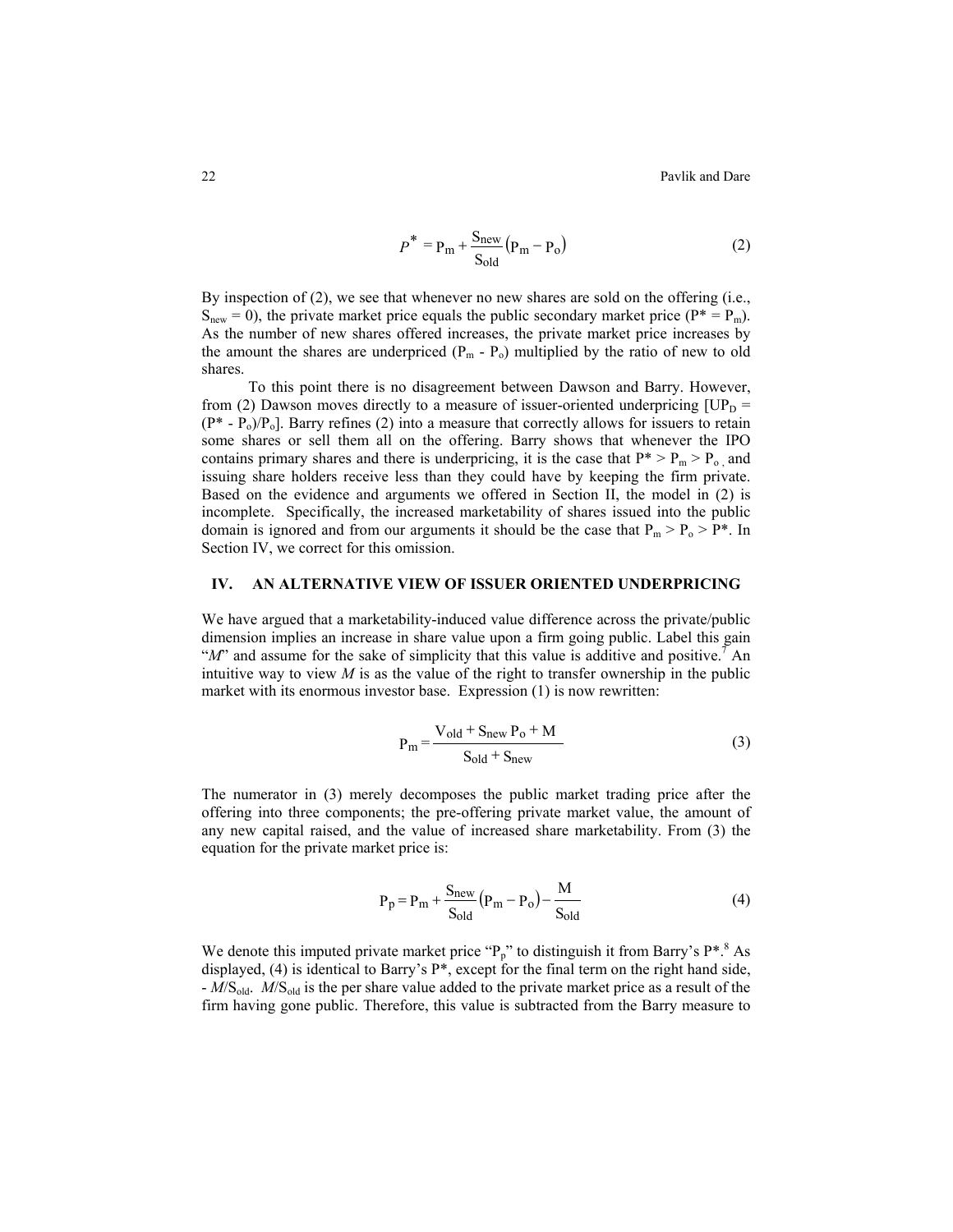give a more plausible rendering of the private market price. From (4), one expression for *M* is:

$$
M = S_{old}(P_m - P_p) + S_{new}(P_m - P_o)
$$
 (5)

Although (5) applies only to IPOs where issuing shareholders do not sell any of their personal shares, it has the virtue of simplicity.<sup>9</sup> The term  $S_{old}(P_m - P_p)$  represents the wealth increase achieved by the issuing shareholders in an IPO when the shareholders retain all their personal shares. The term  $S_{new}(P_m - P_o)$  reflects any IPO under- or overpricing and shows the wealth change to the initial buyers of the IPO. When there is IPO underpricing, the gain to going public is split between the issuers and the initial buyers of the IPO. This is a more rational and believable result than in Dawson and Barry -- here underpricing results in a wealth gain to issuing shareholders rather than a component of a larger loss as it does in Dawson and Barry. In fact in (5), holding  $P_0$  constant and assuming  $P_0 > P_p$ , the greater is any IPO underpricing, the greater is the gain to both issuing shareholders and the initial buyers of the IPO. This is an important result as it offers a plausible rationale as to why issuing shareholders do not seem to be overly concerned about high levels of underpricing – it may be that the higher the level of underpricing the more their personal wealth increases.

One of Barry's contributions was to show that there are disparate wealth impacts between those issuers who sell all their personal shares on the IPO and those shareholders that retain some shares. Incorporating this difference into the model presented in (5) requires additional notation. Let  $\alpha$  represent the percentage of pre-IPO secondary shares retained by issuing shareholders and  $(1 - \alpha)$  be the proportion of pre-IPO secondary shares sold on the offering. Expanding (5) with these proportions yields the general result:

 $\mathcal{L}$ 

$$
M = \alpha S_{\text{old}} (P_m - P_p) + (1 - \alpha) S_{\text{old}} (P_o - P_p) +
$$
  
(1 - \alpha) S\_{\text{old}} (P\_m - P\_o) + S\_{\text{new}} (P\_m - P\_o) (6)

In (6), the terms  $\alpha S_{old}$  (P<sub>m</sub> - P<sub>p</sub>) and (1 -  $\alpha$ )  $S_{old}$  (P<sub>o</sub> - P<sub>p</sub>) respectively represent the gains to going public that accrue to issuing shareholders on their retained and offering-sold shares respectively. The terms  $(1 - \alpha) S_{old} (P_m - P_o)$  and  $S_{new} (P_m - P_o)$ represent the amount of any IPO mispricing accruing to the initial buyers of the IPO from their purchases of secondary shares and primary shares, respectively. From (6), those issuing shareholders who do not sell shares on the offering and the initial buyers of the IPO both benefit when the secondary market price is higher than expected. When issuers do sell personal shares on the offering (i.e.,  $\alpha$  < 1), and the IPO is underpriced  $(P_0 \le P_m)$ , there is some direct wealth transfer from issuers to initial IPO buyers. The issuing shareholders who allow the wealth transfer are not obviously irrational as long as they receive offsetting compensation in such forms as increased share values from going public, increased employee stock option values, and increased opportunities for future sales.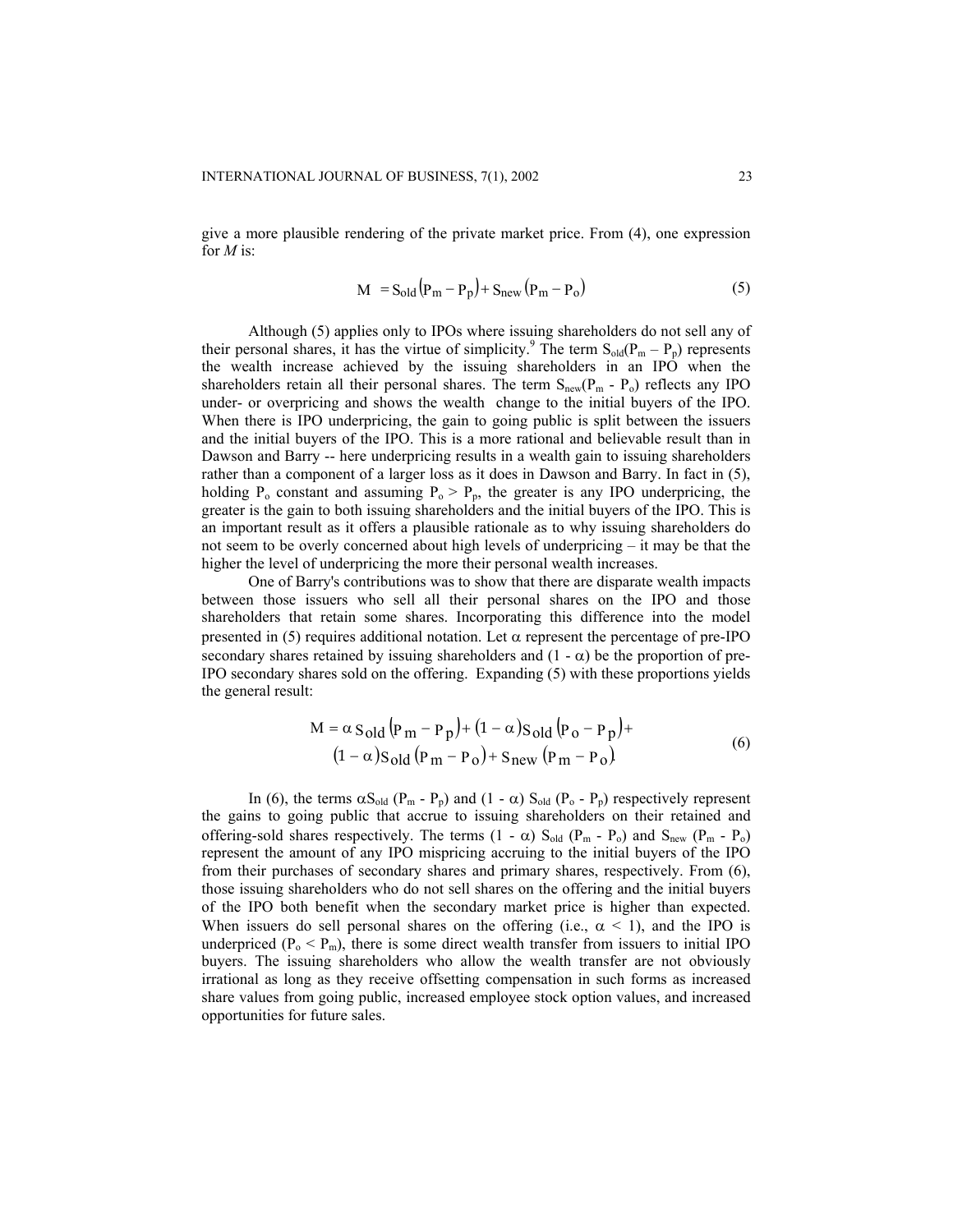When the inequality,  $P_m > P_o > P_p$ , holds, issuing shareholders need not forfeit important amounts of personal wealth in an underpriced offering. More generally, as long as the sum of  $\alpha S_{old}(P_m - P_p)$  and  $(1 - \alpha)S_{old}(P_o - P_p)$  is positive, the issuers gain monetarily when their firm goes public. In other words, as long as the value of the underpricing of the issued shares is less than the wealth increase from the retained shares, issuing shareholders increase their wealth via the offering. To see how the restrictions of Barry's model affect our perceptions of the wealth transfers of IPOs, in the next section we apply expression (6) to the Lotus Development Corporation example authored by Barry.

#### **V. BARRY'S LOTUS EXAMPLE REVISITED**

Barry provides an application of (2) to the 1983 offering of Lotus Development Corporation. The data are as follows:



Based on the traditional measure of underpricing, Lotus is underpriced by (25 - 18) / 18  $= 38.9\%$ . Using expression (2), Barry calculates P\* = \$26.52, which is his imputed private market price. Based on this value for P\* and Dawson's measure of underpricing,  $UP_D = (P^* - P_o)/P_o$ , issuing shareholders lost (26.52 - 18) / 26.52 = 32.13% on those shares that they sold on the IPO. Barry notes that their loss was only (26.52 -  $25$ ) /  $26.52 = 5.73\%$  on their retained shares. Even though their percentage losses were less than measured by the traditional measure of IPO underpricing, issuing shareholders lost on both the shares they sold and those they retained.

Now let us assume that the private market price of Lotus equals the offering price,  $P_p = P_o$ , and that on a per share basis,  $P_m - P_o$ , represents the only change in share value to going public. Please observe, for the purposes of this example we are assuming that  $P_m > P_o = P_p$ , which is a very conservative assumption given our marketability arguments. Substituting  $P_p = P_o$  into (4) yields the following special case:

$$
P_p = \frac{S_{new}}{S_{old}} P_m + \left(1 - \frac{S_{new}}{S_{old}}\right) P_o
$$
 (7)

Solving (7) with the appropriate values for Lotus results in the private market price:  $P_p$ = \$19.52. Calculating UP<sub>D</sub> but with P<sub>p</sub> = \$19.52 suggests that Lotus shares sold on the offering lost 7.8% as a percentage of initial value. However, shares that were retained *gained* 28.1% as a result of the offering.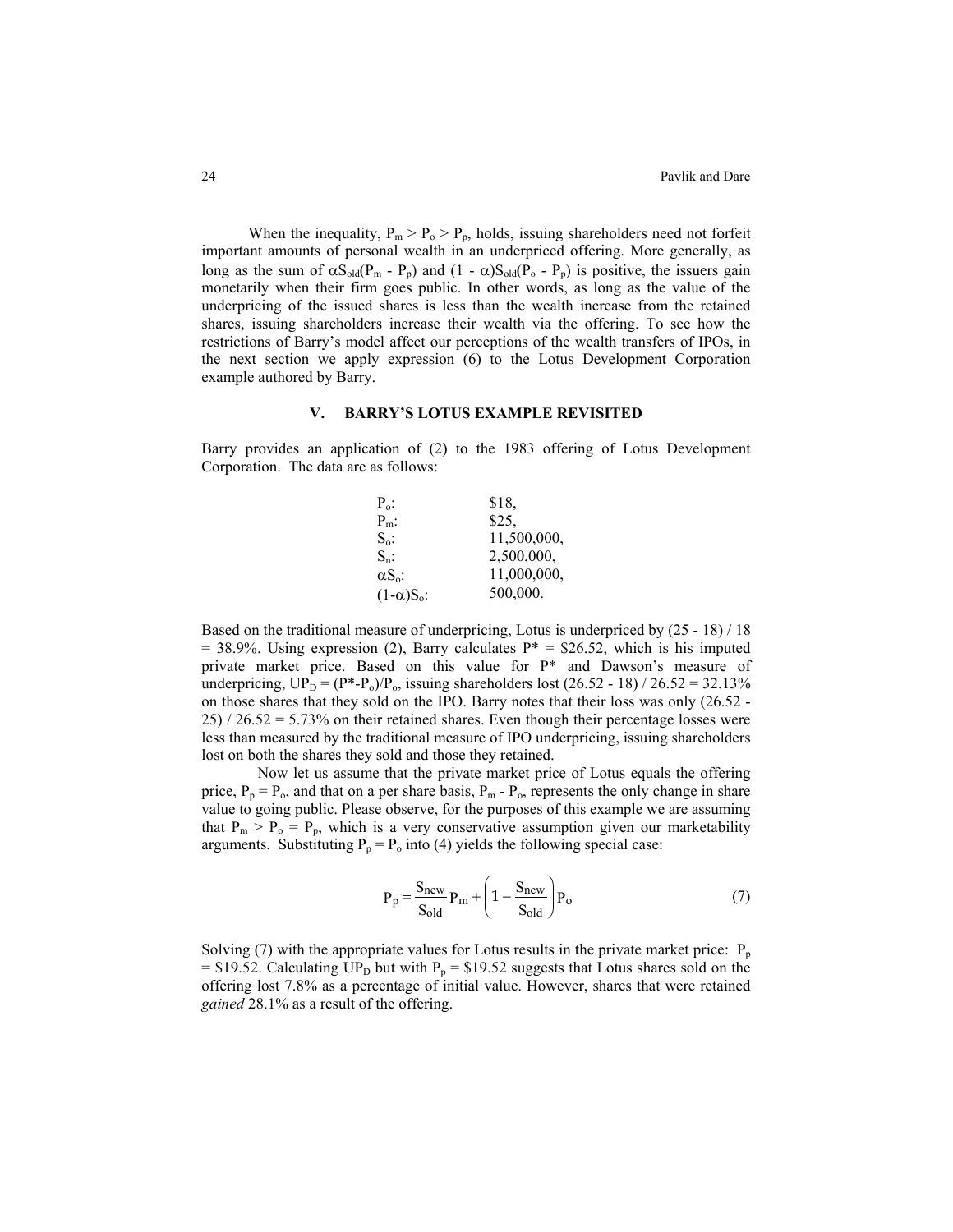To put these differences further into perspective let us consider the wealth transfer from issuing shareholders to the buyers of the IPO. Based on the Barry model in (6), the wealth loss by issuing shareholders for the 500,000 shares they sold on the IPO is  $500,000 * $8.52 = $4,260,000$ . Our model had the shareholders losing  $500,000 *$  $$7 = $3,500,000$  on the shares offered at the IPO. More importantly, the Barry model has issuers losing an additional  $11,000,000 * $1.52 = $16,720,000$  on their retained shares. However, using the model offered here, shareholders *gain* 11,000,000 \* \$5.48 = \$60,280,000 on their retained shares. In total, the Barry model has issuing shareholders sacrificing \$21,980,000 in wealth, while our model has them gaining wealth of \$56,780,000 after *paying* underpricing costs of \$3,500,000. In other words, in our model shareholders *pay* a cost of \$3,500,000 in order to reap a wealth increase of \$56,780,000. This wealth increase occurs even though we have used a conservatively valued private market price. Viewed from this perspective, issuing shareholders do not seem to be as daft as is traditionally assumed.

As it stands, the overall net difference in shareholder wealth between the two models is \$78,760,000. Obviously, these wealth differences would be even greater if, as we have argued should be the case, the private market price were actually lower than the public offering price. Even so, these wealth differences are enormous and indicate that our change in perspective is not a minor one.

## **VI. CONCLUSIONS**

In this paper, we define marketability as the ability of an owner to sell, transfer, or trade an asset at will. We argue that an IPO is essentially a mechanism to increase share marketability and that this increase in share marketability increases share value. We present evidence and arguments, of various kinds and from various sources, which indicate that public market shares are more valuable than private market shares and that this value difference is due to the increased marketability that public market trading provides. If share marketability increases in an IPO and if share marketability and value are positively related, then the logical and unassailable conclusion is that private share value increases as the result of an IPO. From this perspective, an IPO is an instrument for creating wealth for issuers – some of which may be transferred to initial buyers via underpricing.

On the basis of the latter conclusions, we incorporate a marketability component into a model similar to Barry's. The result is a model of the initial public offering process that is consistent with wealth-maximizing behavior on the part of issuing shareholders. As an example of the differences between the Barry model and ours, we apply them both to Lotus Development's IPO. The Barry model has issuing shareholders losing just under \$21 million while our model, under the conservative assumption that the private market price equals the offering price, has them gaining just under \$57 million. The magnitude of the model differences indicates that models that ignore the positive wealth effects created by the increased marketability of public trading may be seriously misspecified. The point being that shareholders may willingly allow underpricing in order to reap the windfall increases in wealth created by the increased share marketability afforded by public trading. The rationality of the cost paid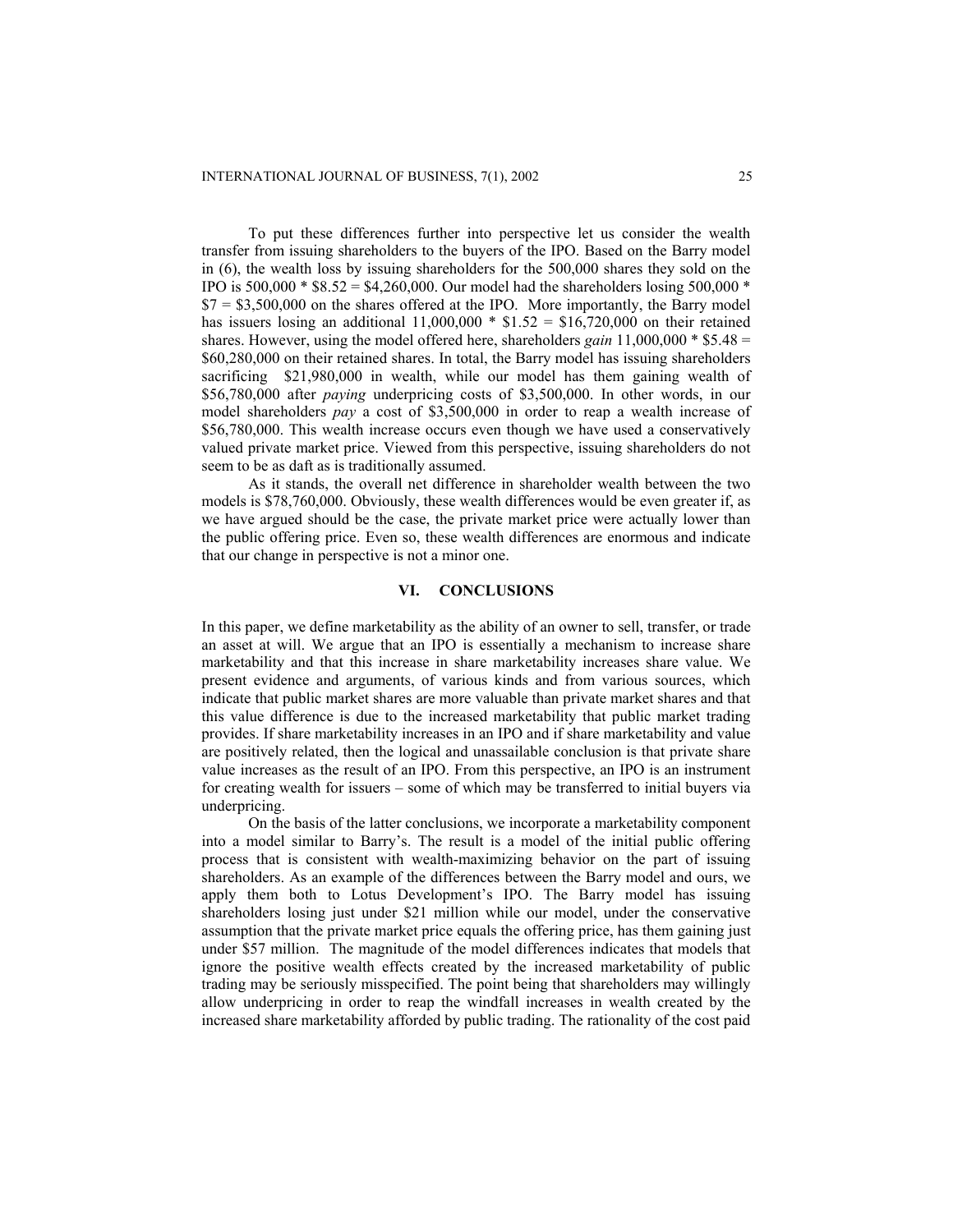for underpricing relative to the wealth gained should be the basis of fruitful, future research efforts.

#### **NOTES**

- 1. See, for example, IRS ruling 77-287, which provides valuation information regarding securities that cannot be resold because Federal Securities Laws restrict their resale.
- 2. See Blackwell and Pavlik (1995) for more detailed arguments relating to marketability and value.
- 3. See Loderer and Jacobs (1995) for a study of the Nestle case. See Foerster and Karolyi (1999) for a recent discussion of international segmentation. Adler and Dumas (1983) and Stultz (1995) discuss the importance of understanding the effect of segmentation on value.
- 4. Merton's model can easily be construed as marketability-based. To do so merely assume that a firm's investor base is composed of individuals who can buy the firm's shares rather than individuals who are aware of the shares.
- 5. The segmentation in the Mauer and Senbet model is between investors with access to shares in the offering and those with access after the shares begin trading in the secondary market. Since the segmentation between investors with access to shares in the private market and investors with access to the offering may be even larger than the segmentation between the offering and the public market, we are extending their arguments to cover both differences in access.
- 6. One simplifying, but important assumption, being made in the remainder of the paper is that all of the gains to going public can be attributed to the increase in share marketability. While the marketability increase might be the sole source of value gains across the 144 Letter stock/ unrestricted stock dimension or across the restricted country share/unrestricted share dimension, it is unlikely that it is the sole source of gains across the private/public market dimension. As discussed in Merton (1987), information is also released and disseminated in an IPO. This information effect undoubtedly has value implications. One goal here is to highlight the importance of marketability in the offering process, so we ignore other influences on value.
- 7. We leave the explicit modeling of *M* for future research, but it should be a function of increased potential investor base (a la Merton 1987 and Mauer and Senbet 1992) and reduced future transactions costs (a la Amihud and Mendelson 1989).
- 8. Prices securities sold for in private market transactions (e.g., sales to venture capital firms) can often be found in IPO prospectuses. See Blackwell and Pavlik (1999) for examples.
- 9. A simplifying assumption underlying (5) and made throughout the remainder of the paper is that the shares issuers retain on the offering have unrestricted marketability in the public market. In the United States, owners of such shares are usually restricted from selling them for some period after the offering, and some of these shares may be letter stock. (See Longstaff (1995) for a more complete discussion.) The result is (5) and the expressions that follow may overstate the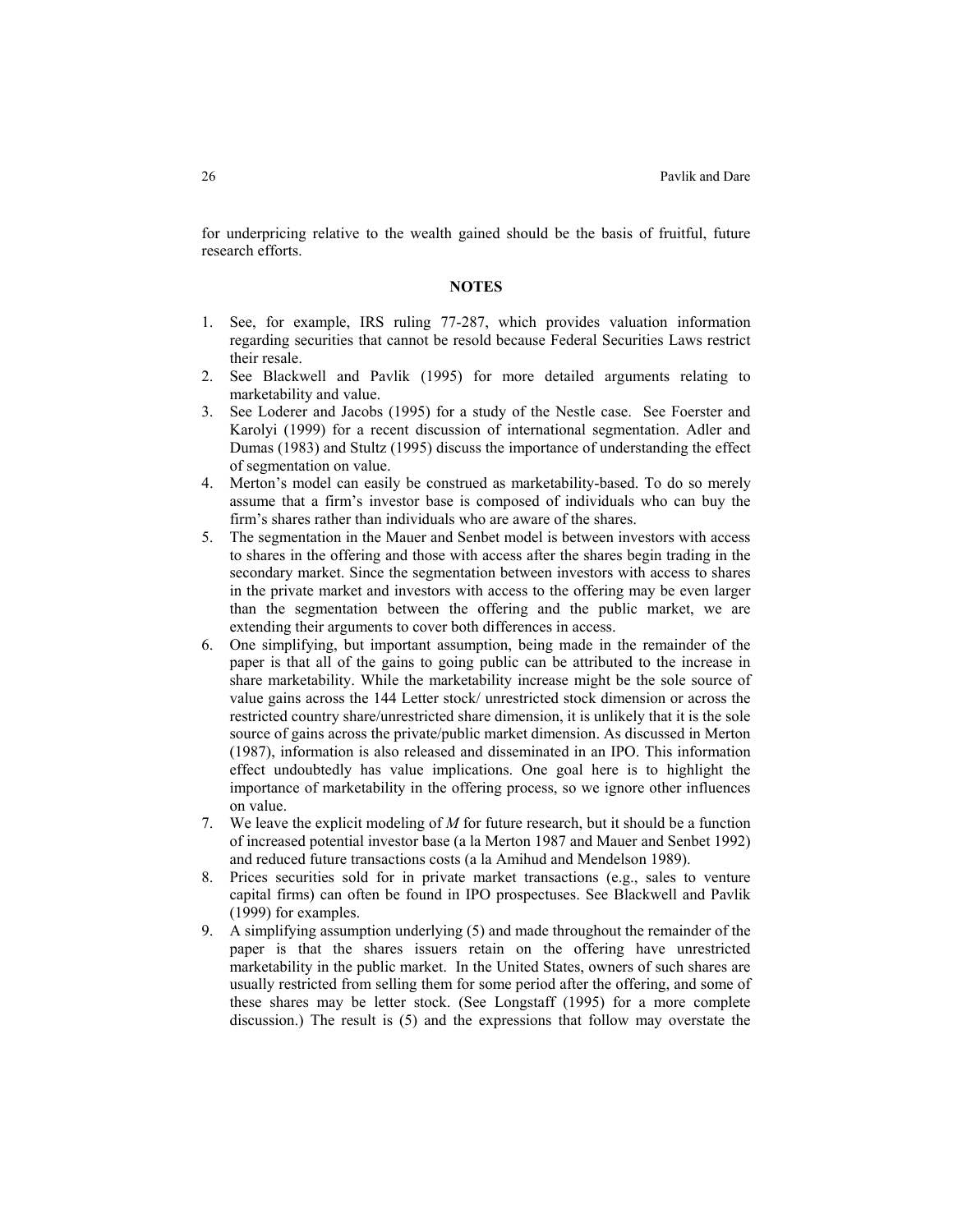immediate gains on retained shares. However, the public market value can be used as the basis bank loans, and as time passes after the IPO more and more restrictions are lifted.

#### **REFERENCES**

- Adler, M., and B. Dumas, 1983, "International Portfolio Choice and Corporation Finance: A Synthesis," *Journal of Finance* 38, 925-984.
- Amihud, Y. and H. Mendelson, 1986, "Asset Pricing and the Bid-Ask Spread," *Journal of Financial Economics* 17, 233-249.
- Amihud, Y., H. Mendelson, and J. Uno, 1999, "Number of Shareholders and Stock Prices: Evidence from Japan," *Journal of Finance* 54, 1169-1183.
- Barry, C.B. 1989, "Initial Public Offering Underpricing: The Issuer's View A Comment," *Journal of Finance*, 44, 1099-1103.
- Beatty R.P. and J.R. Ritter, 1986, "Investment Banking, Reputation, and the Underpricing of Initial Public Offerings," *Journal of Financial Economics* 15, 213- 232.
- Dawson, S.M. 1987, "Initial Public Offer Underpricing: The Issuer's View A Note," *Journal of Finance* 42, 159-162.
- Foerster, S.R. and Karoli, A. 1999, "The Effects Of Market Segmentation And Investor Recognition On Asset Prices: Evidence From Foreign Stock Listings In The United States," *Journal of Finance* 54, 981-1013
- Henry, P.B. 2000, "Stock Market Liberalization, Economic Reform, and Emerging Market Equity Prices," *Journal of Finance* 55, 529-564.
- Hietala, P.T. 1989, "Asset Pricing in Partially Segmented Markets: Evidence from the Finnish Market," *Journal of Finance* 44, 3, 697-718.
- Kadlec, G.B. and J. J. McConnell, 1994, "The Effect of Market Segmentation and Marketability on Asset Prices: Evidence from Exchange Listings," *Journal of Finance 49*, 2, 611-633*.*
- Longstaff, F.A. 1995, "How Much Can Marketability Affect Security Values?," *Journal of Finance* 50, 5, 1767-1774.
- Loderer, C. and A. Jacobs, 1995, "The Nestle Crash," *Journal of Financial Economics*  37,3, 315-340.
- Mauer, D.C. and L.W. Senbet, 1992, "The Effect of The Secondary Market on the Pricing of Initial Public Offerings: Theory and Evidence," *Journal of Financial and Quantitative Analysis* 27, 55-79.
- Merton, R.C. 1987, "A Simple Model of Capital Market Equilibrium with Incomplete Information," *Journal of Finance* 42, 483-510.
- Blackwell, D.W., and Pavlik, R. M., 1999, "*Marketability and Share Value*," Unpublished working paper.
- Pratt, S.P., 1989, *Valuing a Business*, Dow Jones Irwin, Homewood, Illinois.
- Ritter, J.R. 1991, "The Long-Run Performance of Initial Public Offerings,"*Journal of Finance* 46, 1, 3-48.
- Silber, W.L., 1991, "Discounts on Restricted Stock: The Impact of Illiquidity on Stock Prices,"*Financial Analysts Journal* 47, 60-64.